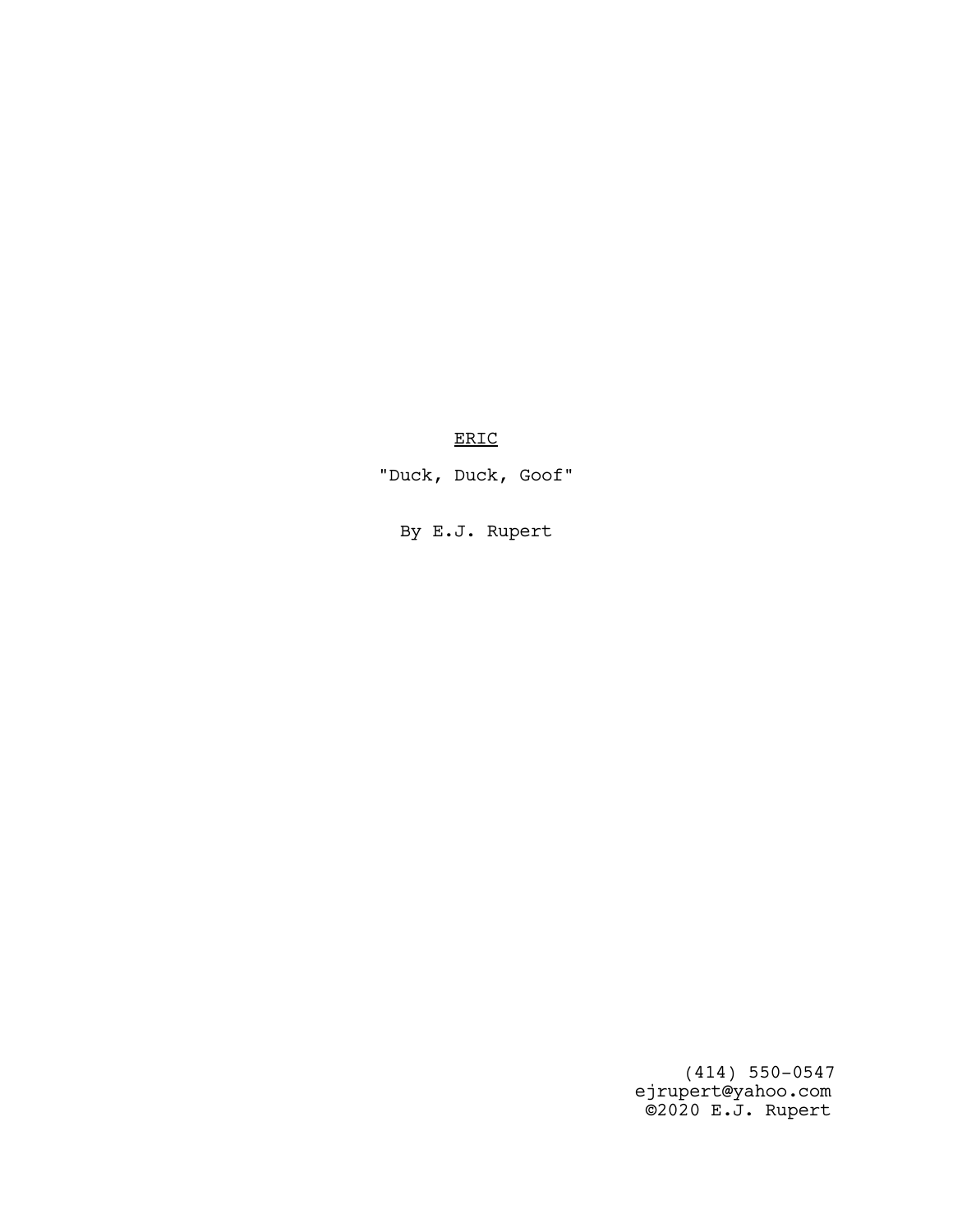INT. TIMMY'S PLACE - RESTAURANT - DAY

ERIC and DIMMEY sit at a booth and eat.

ERIC Hey, Dimmey, I won't be able to play ball this afternoon. My mom wants me to come home.

#### DIMMEY

What did you do now?

ERIC

Apparently be a little brother. She wants the whole family there when Billy arrives.

# DIMMEY

How does he like college, anyway?

ER<sub>TC</sub>

A lot of fun. It's the studying that gets in the way.

### DIMMEY

Imagine that. Aw, man, that reminds me, I gotta bring something in for show n' tell.

#### ERIC

Guess the court will look pretty empty without us.

### DIMMEY

Yeah, especially with all the skill I bring.

### ERIC

Yeah, right, if you were on the court, it would still be empty!

#### DIMMEY

Whatever, man.

TIMMY, owner of the restaurant and Dimmey's father, approaches the table.

> ERIC Timmy, this burger tastes real good. What happened?

TIMMY Everybody has an off day sometimes. (to Dimmey) (MORE)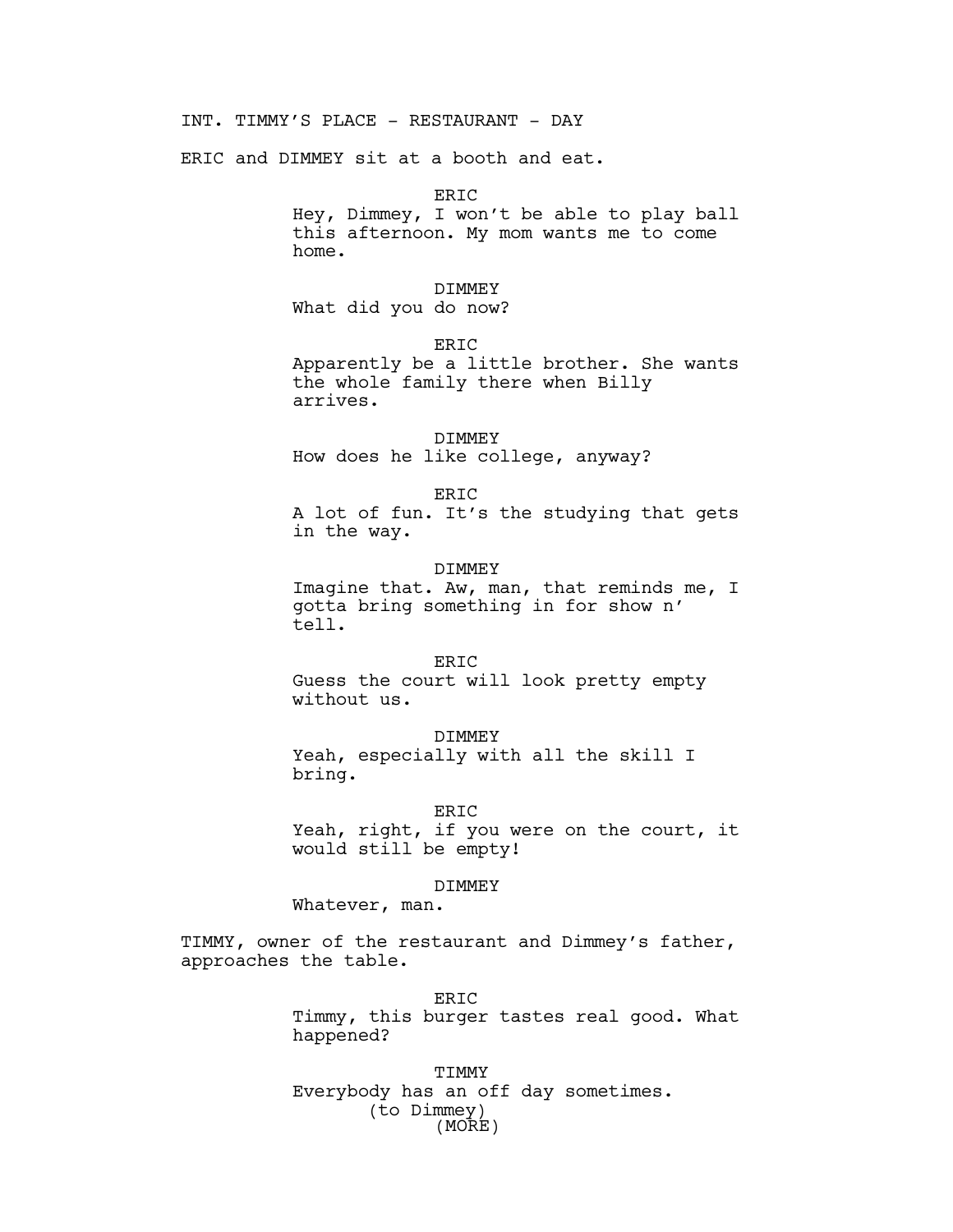Speaking of off, why aren't you doing your homework? TIMMY (CONT'D)

DIMMEY I'm going, Dad. See you later, Eric.

He grabs his plate of food.

TIMMY Where are you going with that?

DIMMEY Brain food while I study.

He walks to the hallway and up the staircase which leads to his and Timmy's residence. He enters his room to find his pet duck, OLIVER, who speaks telepathically, watching TV on Dimmey's bed.

> DIMMEY (CONT'D) Here's your lunch, your favorite.

OLIVER Well, it's about time. A man's gotta eat!

Oliver takes the food and eats it.

OLIVER (CONT'D) Pizza: is there a more perfect food?

INT. NELSON HOUSE - LATER

Eric works on his homework at the dining room table. RHONDA and her son, BILLY, 18, enter the house with luggage.

> RHONDA Look who's home!

> > ERIC

Hey!

BILLY

Hey!

MATT enters the living room.

MATT

Hey!

Hey!

BILLY

2.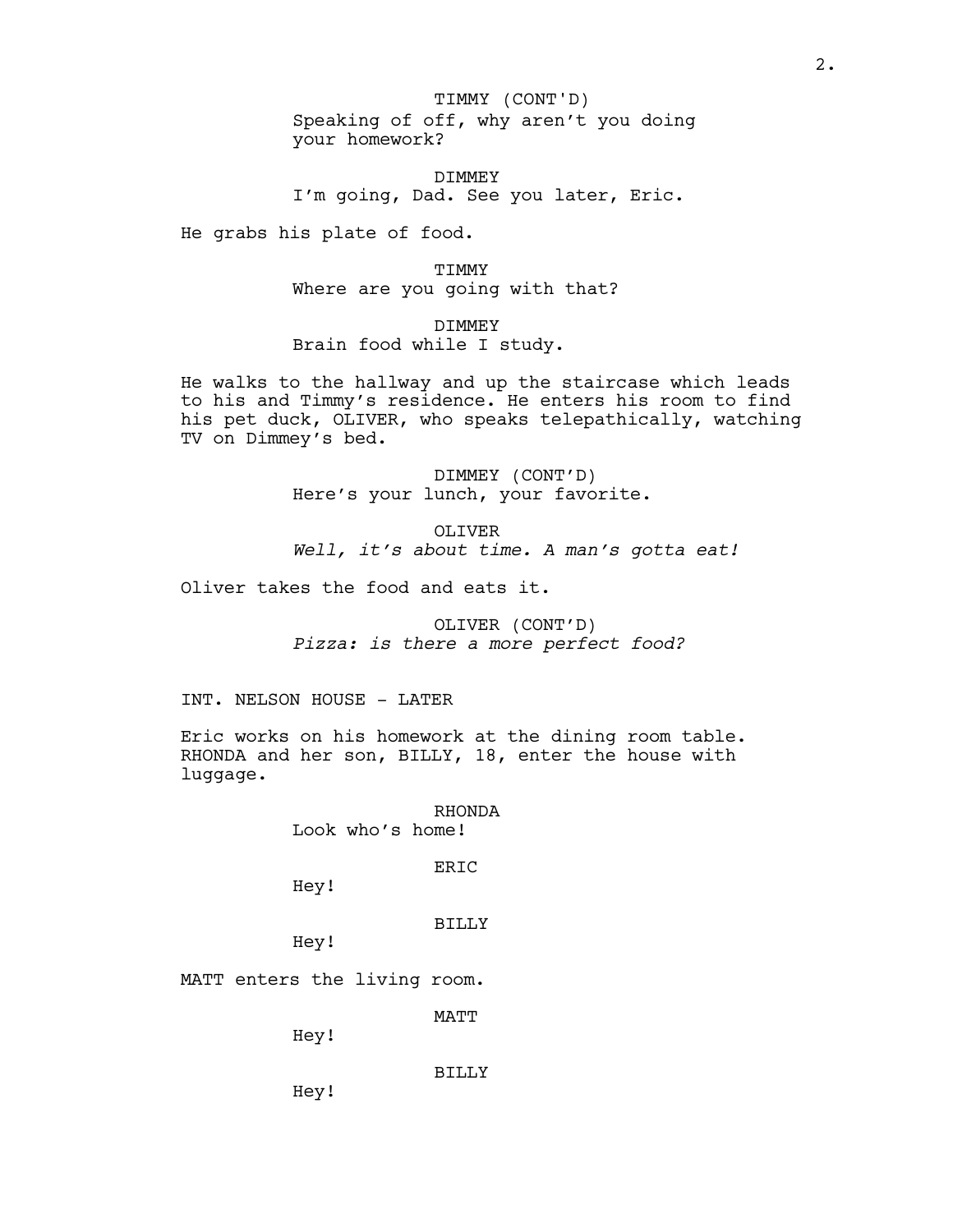Dimmey enters the living room from the kitchen.

DIMMEY Wow, all this excitement for me?

ERIC (to Dimmey) No, it's Billy.

MATT So how's the big man on campus?

ERIC Shouldn't Billy find him and ask him?

BILLY Cute, bro. College is great, everything you can imagine.

MATT How long are you here for?

BILLY Oh, just until tomorrow night.

ERIC But don't you have class tomorrow?

### BILLY

Eric, you don't have the same classes every day. That's college scheduling for ya. (to Rhonda)

Don't worry, Mom, I got my books with me.

DIMMEY

It looks like you have your whole dorm room with you.

### BILLY

But enough about me, look at this place. I see nothing's changed! Great to be home. Is our piano still here?

### RHONDA

Yep, in the garage.

### BILLY

Well, let's go!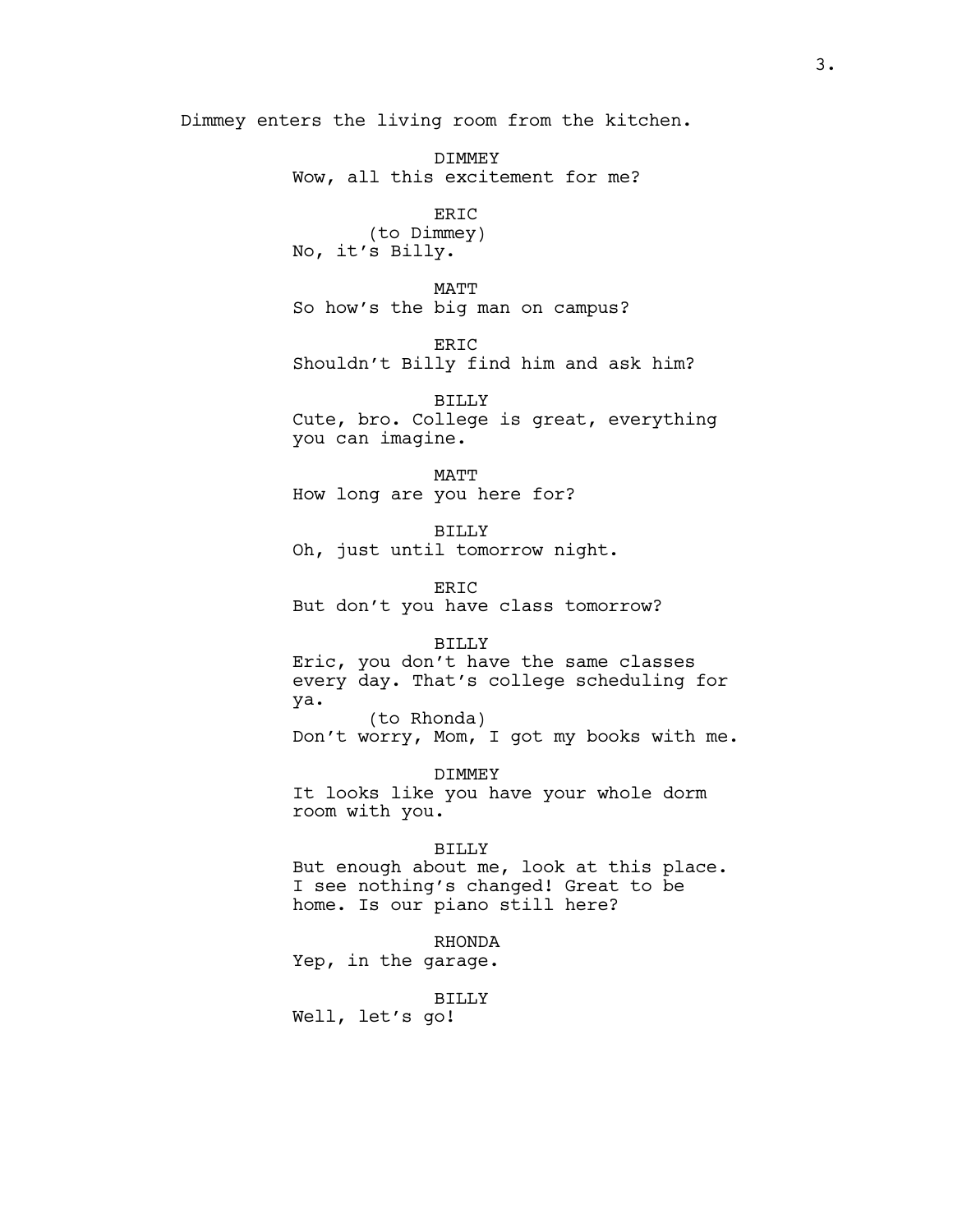INT. NELSON GARAGE - DAY

The family and Dimmey enter the garage and approach an old grand piano.

> DIMMEY I didn't know you guys had a piano.

ERIC It's not really ours. It's our father's.

DIMMEY Your rock superstar father?

MATT Their washed-up rock superstar, milliontimes-married father.

BILLY Dimmey, you know the song, "Papa Was a Rolling Stone"?

DIMMEY Yeah. "And when he died, all he left us was alone."

ERIC Except all he left us was this piano.

DIMMEY

But he's dead?

RHONDA

(smirks) No, we're not that lucky.

BILLY Hey, you know what I'm thinking?

DIMMEY

That your lives are nothing like that song?

# BILLY

No, why don't I come to your guys's school and give my college experience?

ERIC Hey, that'll be cool.

DIMMEY And it can double as my Show n' Tell!

Billy sits on the bench and plays some discordant notes.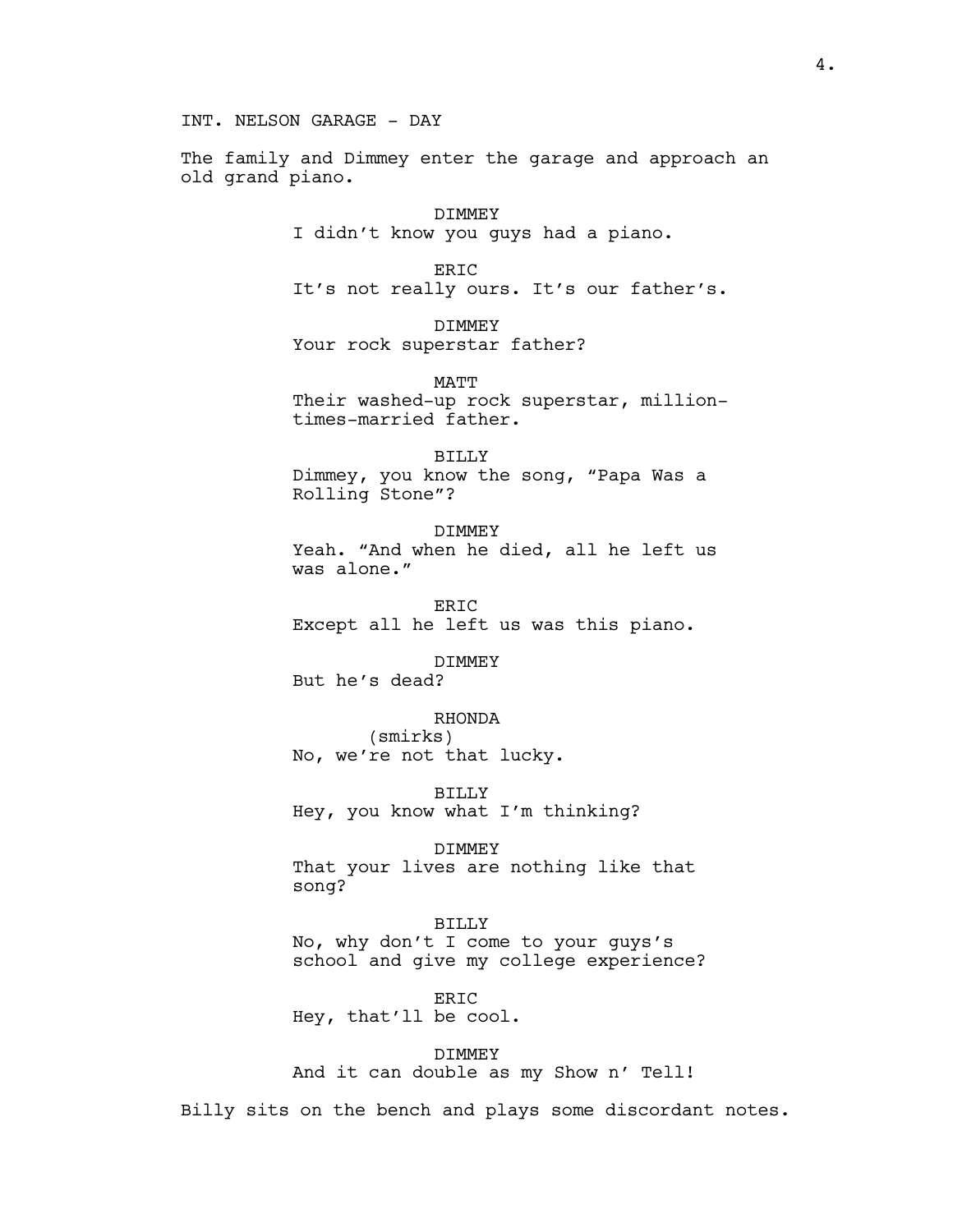# BILLY

Needs a little tuning.

MATT Dimmey, you can't find anything to take to Show n' Tell?

#### DIMMEY

No, Mr. James. Eric can tell you. I don't have a lot going on in my life.

INT. DIMMEY'S HOUSE - DAY

Oliver continues to eat his pizza.

# OLIVER

Dimmey's good to keep around, but he never gets me enough cheese. Maybe there's some packets in his bag.

Oliver climbs into the backpack on Dimmey's bed.

OLIVER (CONT'D)

No cheese yet. Man, is it comfortable in here. I wonder if it's true what they say about birds and the dark.

Oliver SNORES.

INT. DIMMEY'S BACKPACK - LATER

Oliver wakes up.

### OLIVER

I guess so.

A female TEACHER makes an announcement.

TEACHER (O.S.) Okay, Dimmey, you're up next.

OLIVER What's going on out there?

INT. SCHOOL CLASSROOM

Dimmey sits in class with his backpack and Oliver still inside. He approaches the front of the classroom where he meets Billy.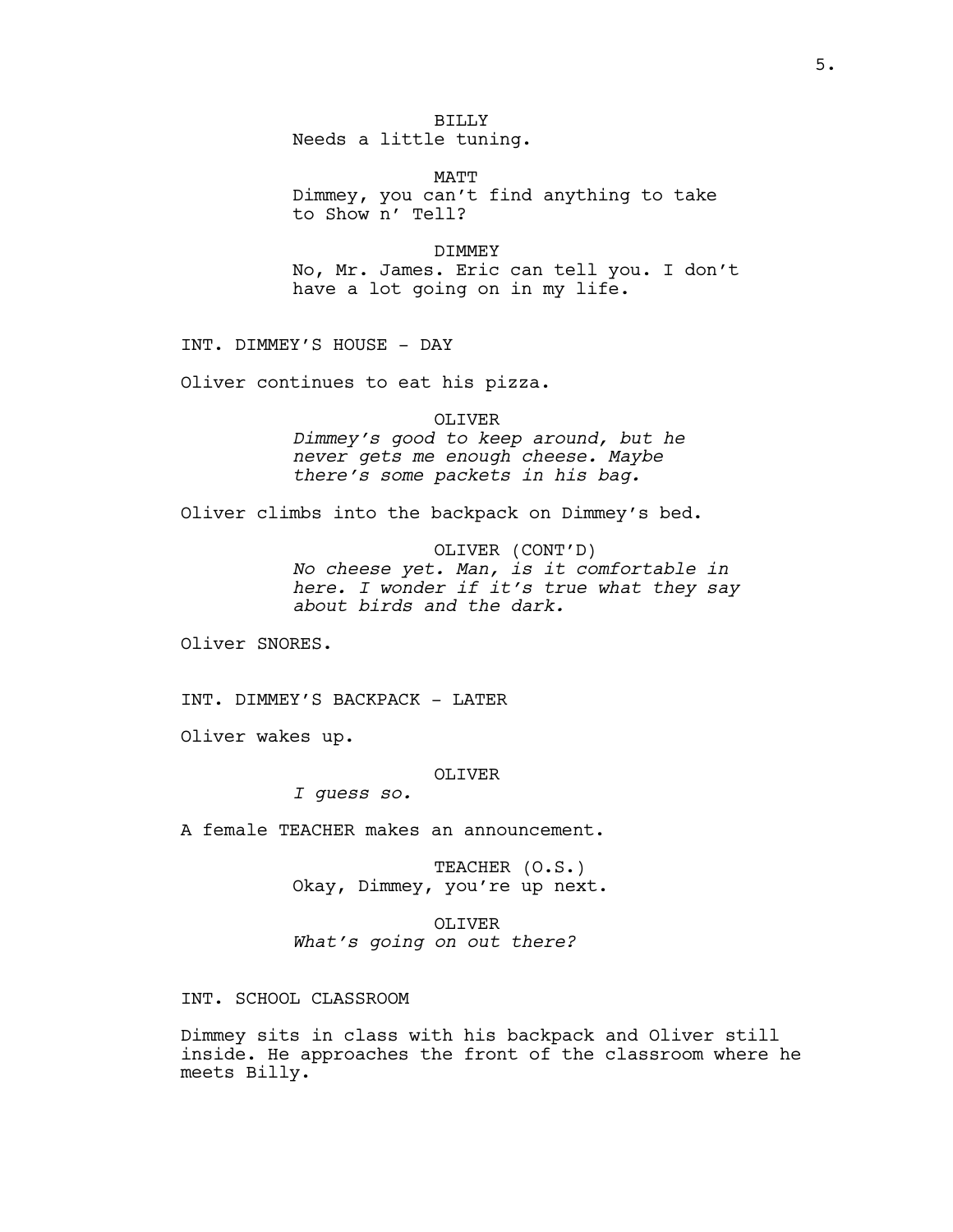DIMMEY For Show n' Tell, I brought my best friend's brother, William P. Nelson, III.

STUDENT #1

Willie Jr.'s son?!

STUDENT #2 The rock superstar Willie Jr.'s son?!

STUDENT #3 The washed-up superstar Willie Jr.'s son?

BILLY Yeah, or, "Billy", you know.

Dimmey walks back to his seat.

### BILLY (CONT'D)

I'm a freshman at Parkland University, but I've been where you kids are, sitting right here in class. And I would say to myself, "Self, where do I see myself in four years?"

#### OLIVER

Oh, brother. I see myself falling back asleep. Let me get out of here.

Oliver sneaks out of the backpack and runs underneath the desks and chairs. He then sneaks out of the classroom door that is cracked open.

# TEACHER

Great speech, Billy, but Dennis, you didn't have anything from your collection that you could've brought?

DIMMEY

Not really. Just a stupid duck I own.

Oliver stands outside the door.

OLIVER That no good, little--

He SNIFFS.

OLIVER (CONT'D) Hey, is that pizza I smell?

He sashays away from the classroom.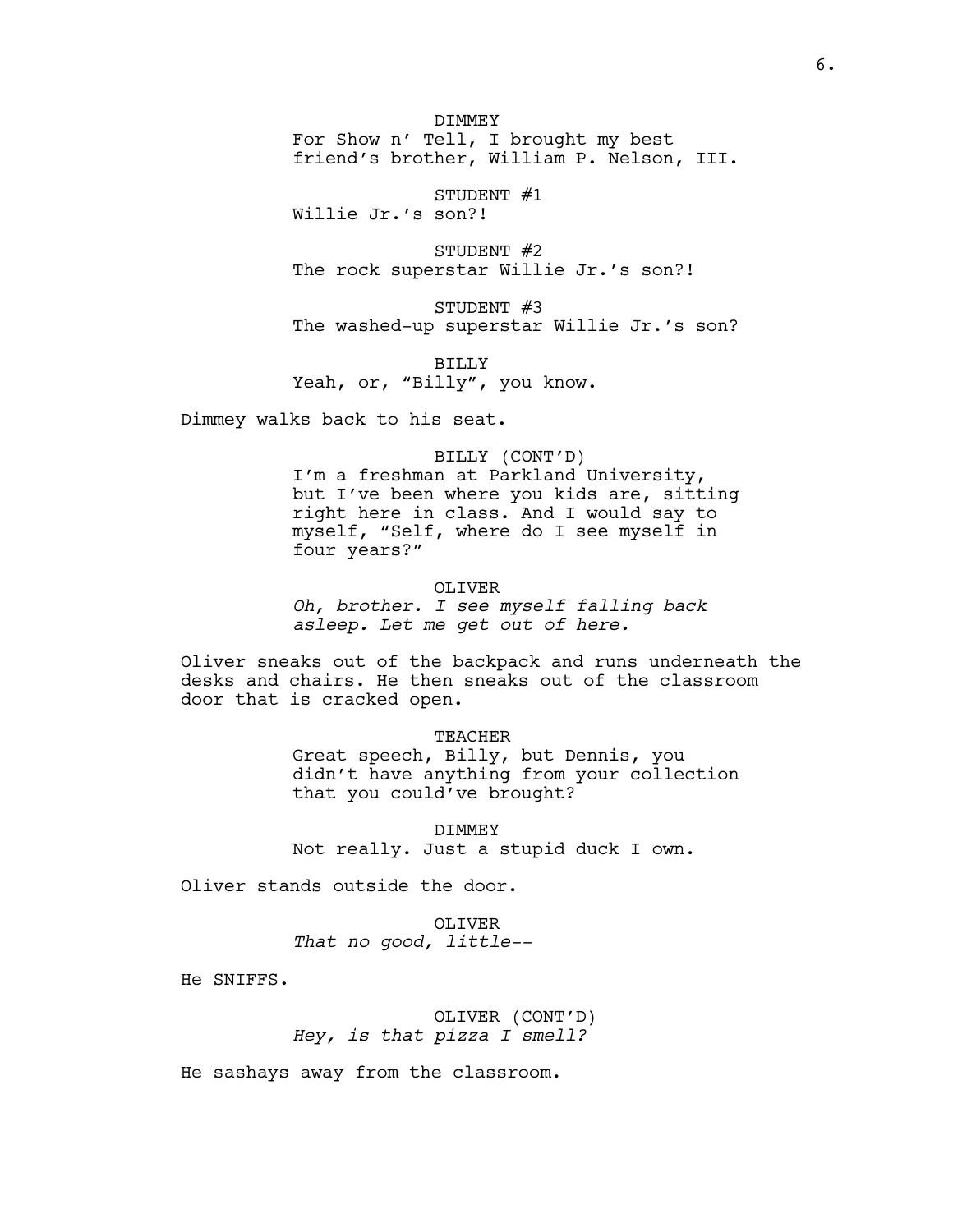Eric sits at a booth. Billy, Dimmey, and a group of other kids laugh and converse as they approach the booth.

# BILLY

What up, bro?

**ERIC** Looks like ya'll having a good time.

BILLY

Yeah, you know, visiting the ol' stomping grounds, hanging out on the bus stop, chillin' with the guys.

DIMMEY

Yeah, your brother is so cool!

BILLY

Come on, Eric, go to the movies with us.

ER<sub>IC</sub>

You never wanted to hang out with me and my friends before. I remember you saying, "Go somewhere and die, you cretin."

### BILLY

I said that with love. Anyway, I need to live it up some more before I prepare for your class tomorrow.

ERIC

I thought you were leaving today.

BILLY

I worked it out with my professor. Besides, I have a duty to guide my less fortunate youth.

Billy ruffles Eric's hair. Eric pulls away.

ER<sub>IC</sub> You gotta be crazy to spend all your time

at our school.

INT. SCHOOL CAFETERIA - LATER THAT NIGHT

The lights are off. Oliver makes a plate of food from the kitchen fridge.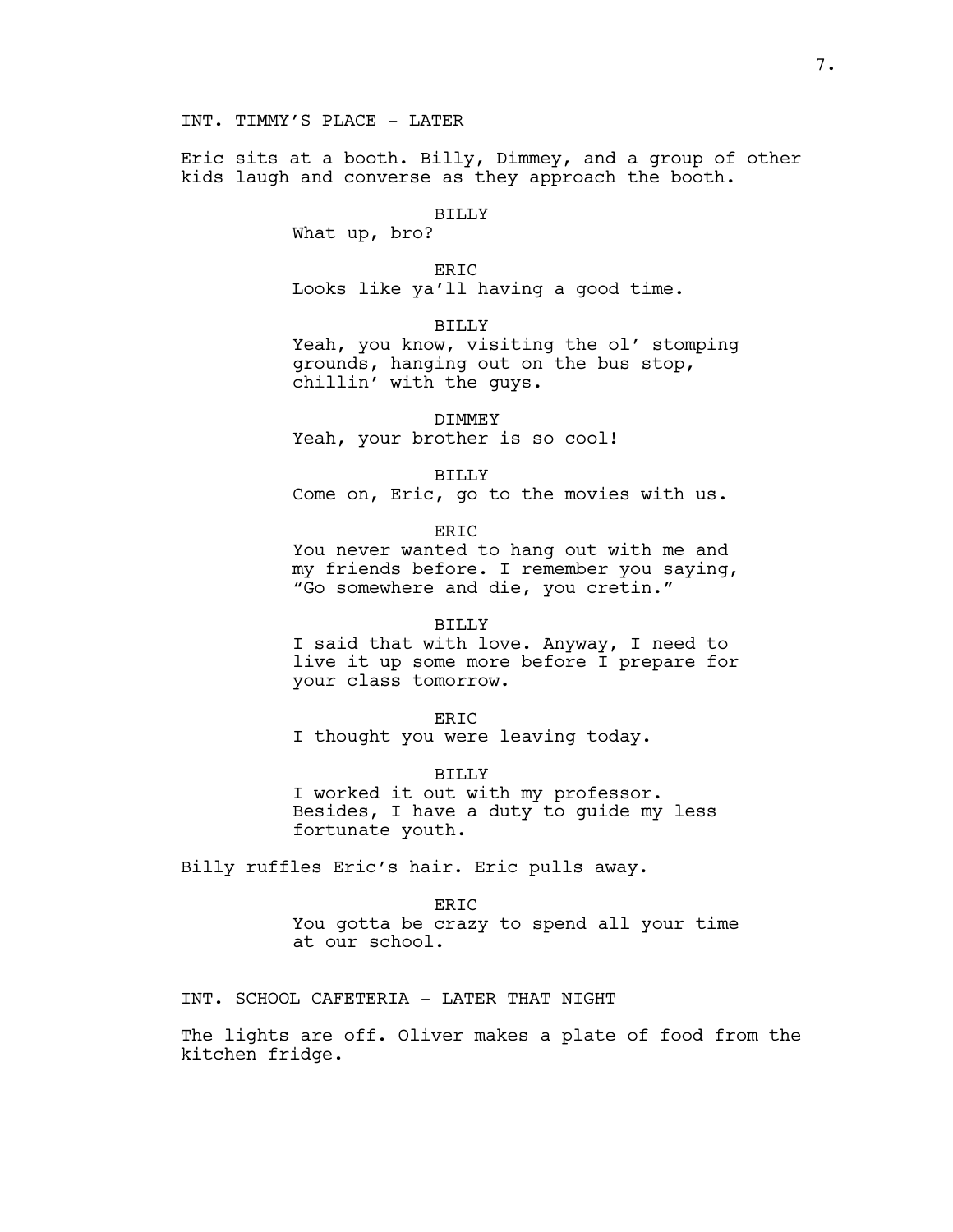OLIVER This is the life. I could get used to this.

He looks into a pot of mush.

OLIVER (CONT'D) What the heck is this? Looks like it could eat ME.

INT. NELSON HOUSE - THE NEXT DAY

Matt sits in the living room while on his cell phone.

MATT I can't believe it. Denied for a credit card. All I did was type my name in!

The doorbell RINGS. Matt gets up and opens the door. RON, 18, stands there.

> RON Hi, are you Billy's dad?

> > MATT

I am.

RON Oh, I'm so sorry!

He gives Matt a huge monster-hug. Matt looks confused.

MATT (aside) Why is this strange kid hugging me? (to Ron) Do I know you?

RON Ron Tyson here. I go to your son's school.

He quickly walks in and sits on the couch.

MATT (sarcastically) Don't be shy, come on in.

RON So what are we doing today?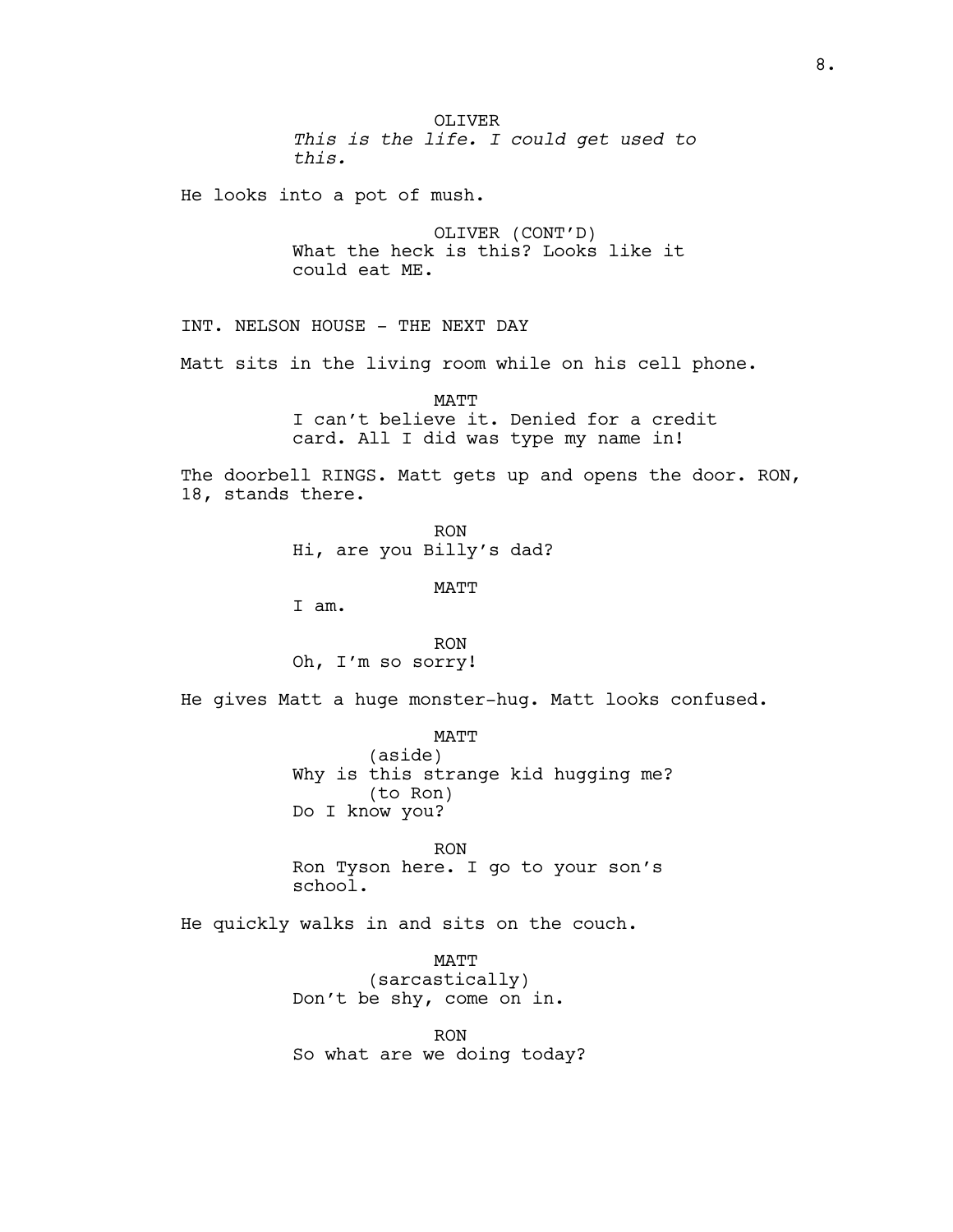MATT I am minding my own business. What are you doing? RON I came to bring you empathy. MATT Empathy? RON And sympathy. Oh yeah, and Billy's homework. He hands Matt a folder. Matt sits down. MATT Well, that's very nice of you, Ron. RON No problem. And my condolences. MATT What? RON Billy's grandmother passed away. That's why he hasn't been at school. **MATT** Both of his grandmothers are still alive. RON So there's no death in the family? MATT (sternly) Not yet. RON Well, look at that, I'm gonna be late for class. Ron gets up and starts to head to the door, but Matt holds his arm. MATT

Oh, I think you got time. Sit back down, please.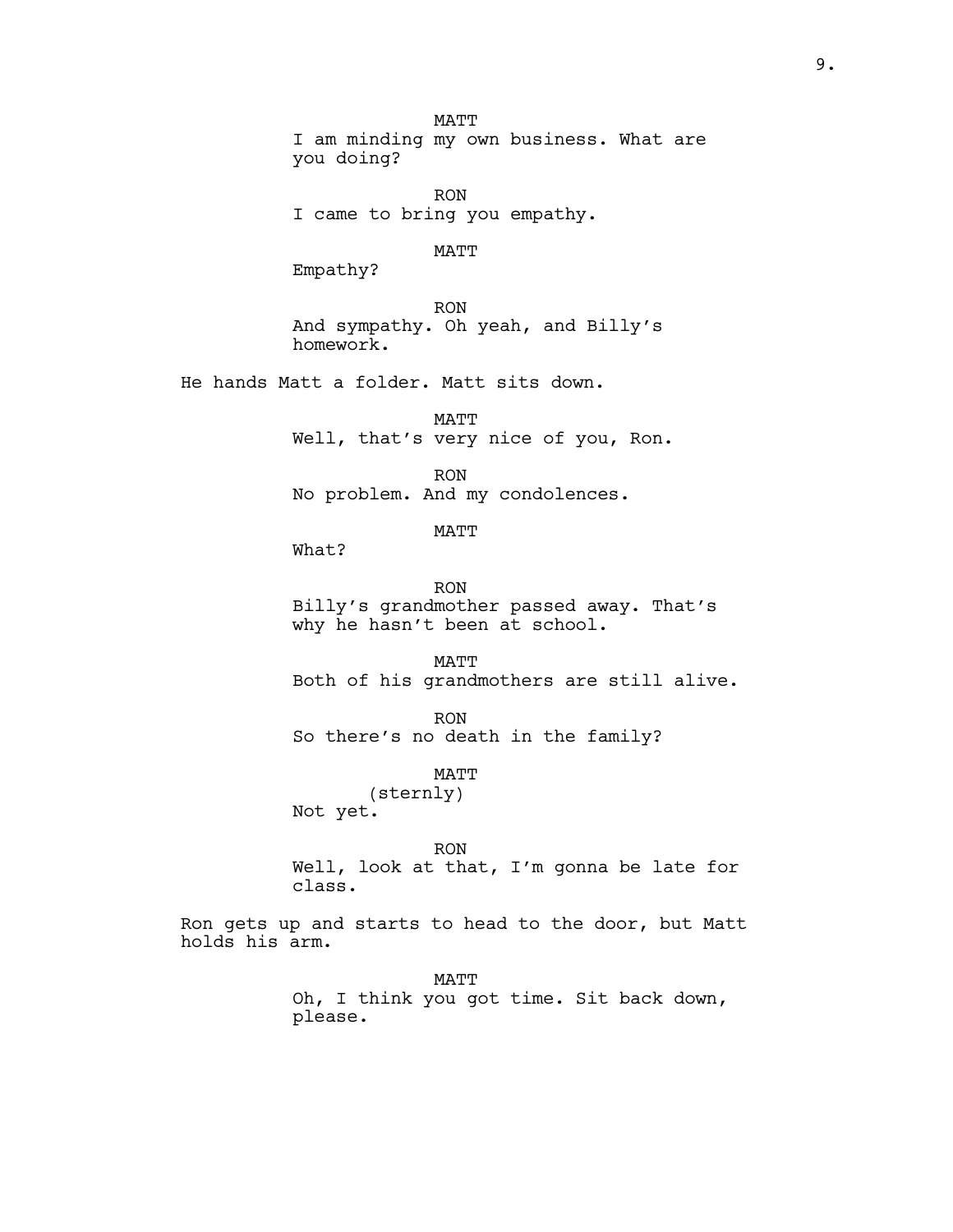INT. SCHOOL CLASSROOM

CONNIE, 14, stands in front of the class with a snake in a cage and a stuffed pig.

> CONNIE For Show n' Tell, I brought my pet snake, Winston...

She holds up the cage.

CONNIE (CONT'D) ...and my friend, Frankfurt.

She holds up her stuffed pig.

TEACHER You mean your toy?

CONNIE Yeah, that's what I said.

SFX: SNORING.

SFX: LAUGHING from students.

TEACHER Miss Jones, nudge your friend next to you.

SHANA JONES, 14, looks to her left.

SHANA

You mean Chaz?

To the left of her is CHAZ TREPUR, 14, who has his head drooped over his seat and quietly snores.

# TEACHER

No, behind you.

Behind Shana is a student with his head down on the desk. He wears an oversized sweatshirt, pants, and a backwards cap.

SFX: SNORING.

SHANA (nudging the student) Hey, wake up!

The student is Oliver in disguise. He keeps his head down.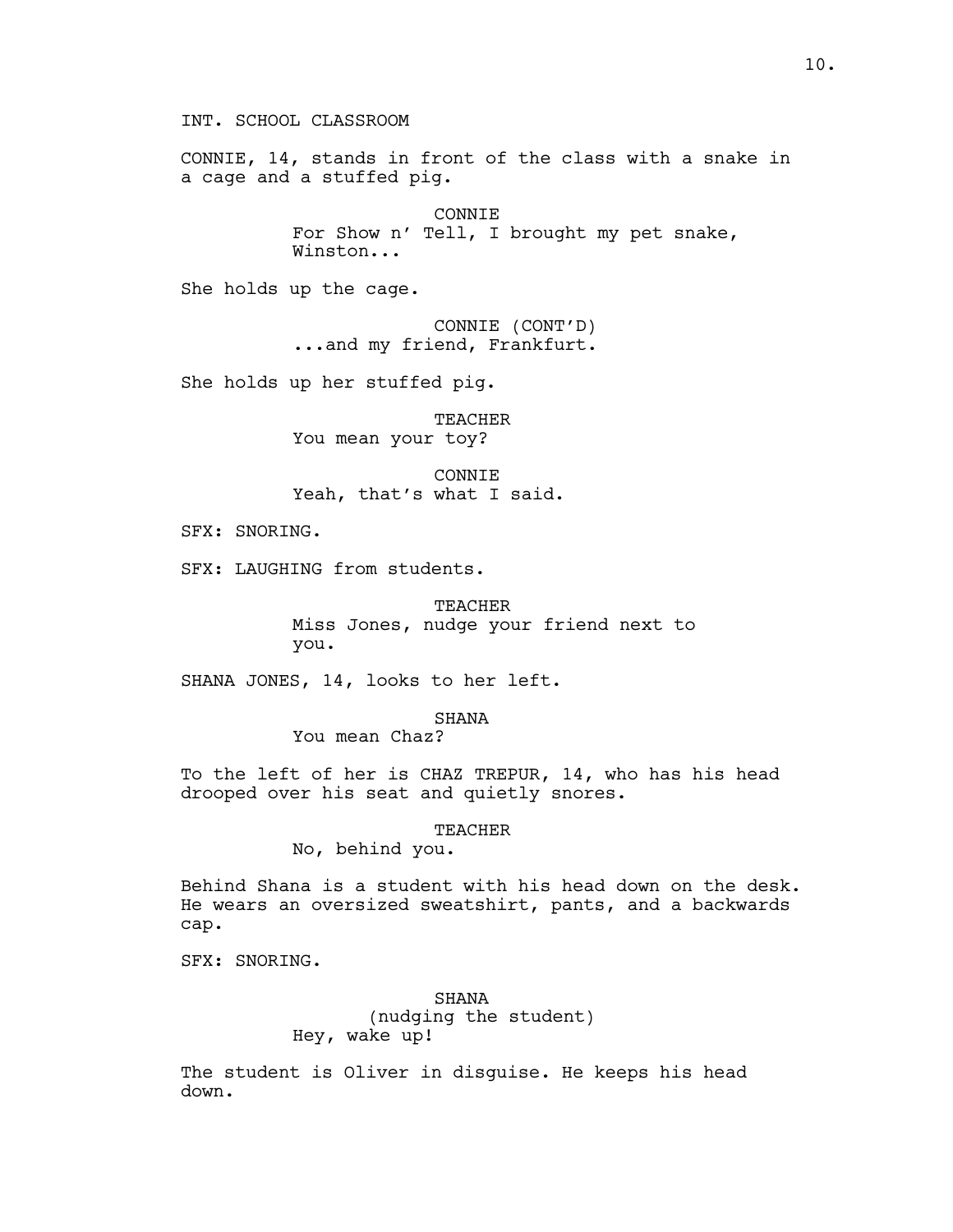# OLIVER Uh oh, I can't blow my cover.

TEACHER Hey, Sleeping Beauty, go to the principal's office! And take your Sleeping Beauty 2 with you!

Oliver gets up and attempts to keep his head covered with his sweatshirt hood on and sunglasses on his eyes.

> OLIVER (shaking Chaz) Hey, kid, let's go.

Chaz gets up and sleepwalks out of the classroom. Oliver follows him.

INT. SCHOOL HALLWAY

Chaz continues to sleepwalk down the hallway. Oliver sneaks into a nearby classroom and sits behind Dimmey. Eric sits in front of Dimmey. Oliver puts his head down.

> ERIC Any luck on finding Oliver?

DIMMEY Not yet. I looked everywhere.

Billy talks in front of the class.

BILLY There is a Billy Nelson in each and every one of you! (pointing to various students) You, and you, and you... (pointing to Oliver) ...and even you!

TEACHER #2 walks over to Oliver.

TEACHER #2 Hey, no sleeping in class.

She shakes Oliver, which makes his hood and sunglasses fall off. Oliver wakes up.

> OLIVER Is it lunchtime already?

Teacher #2 SCREAMS.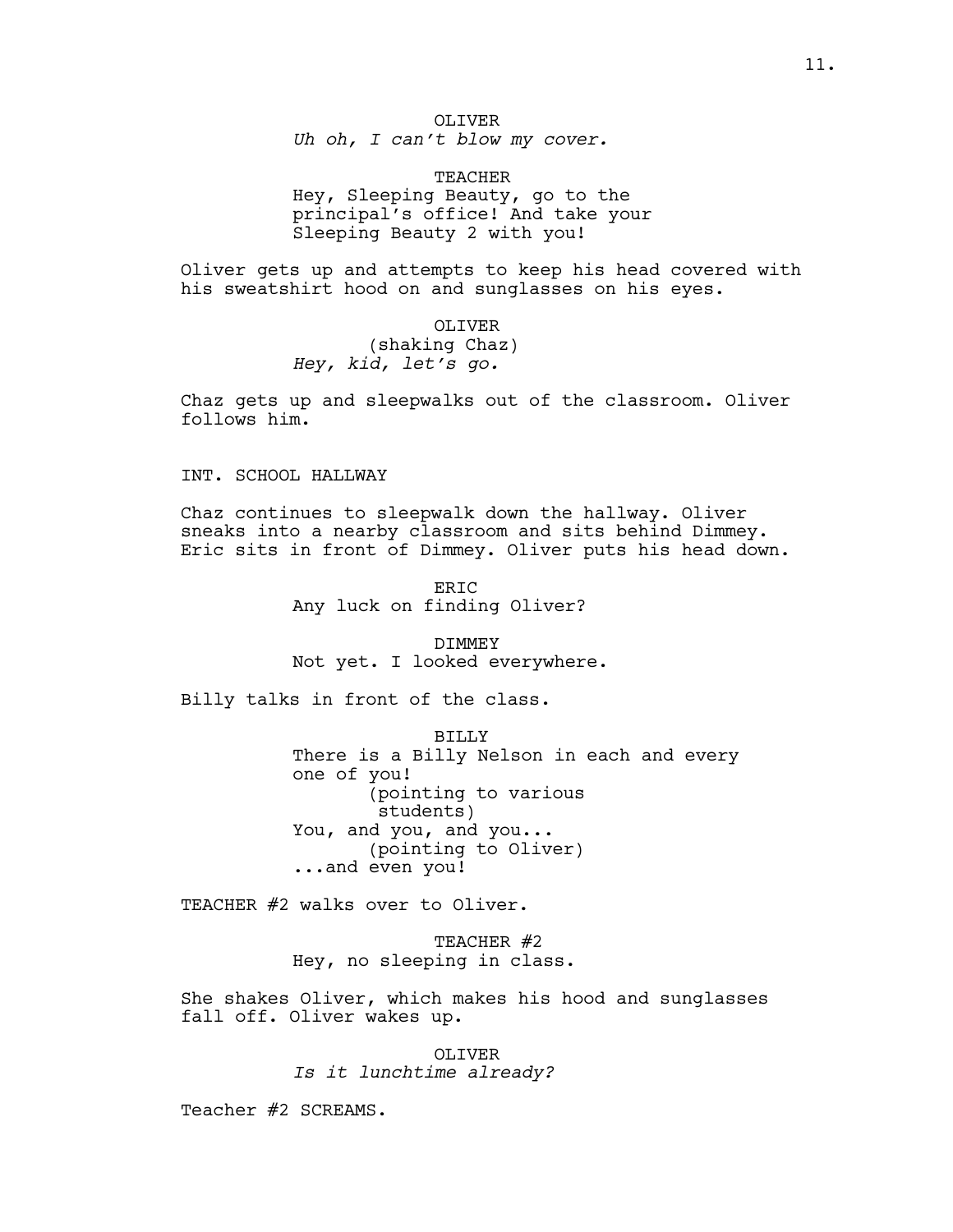TEACHER #2 Whose animal is this?

DIMMEY (stammering) He's mine. I'll take him.

TEACHER #2 You and your duck, get outta here!

DIMMEY

Yes, ma'am. (to Oliver) Come on, stupid.

Dimmey and Oliver leave the room.

BILLY As I was saying, education is very important, and it will take you places. Even ducks want to go to school!

Eric approaches Billy.

ER<sub>IC</sub> Billy, I think I need to show you out.

BILLY But I'm not done yet.

TEACHER #2 Billy, leave before I have you reenrolled and then suspended!

BILLY

Let's go.

TEACHER #2 Berniece, you're up next.

Eric and Billy exits the classroom. BERNIECE, 14, approaches the front of the class.

BILLY

Hmmph. It's not like anything exciting ever happens at this school.

The boys walk away from the classroom door.

BERNIECE (O.S.) And now, for my Show n' Tell, is my friend and yours, the President of the United States!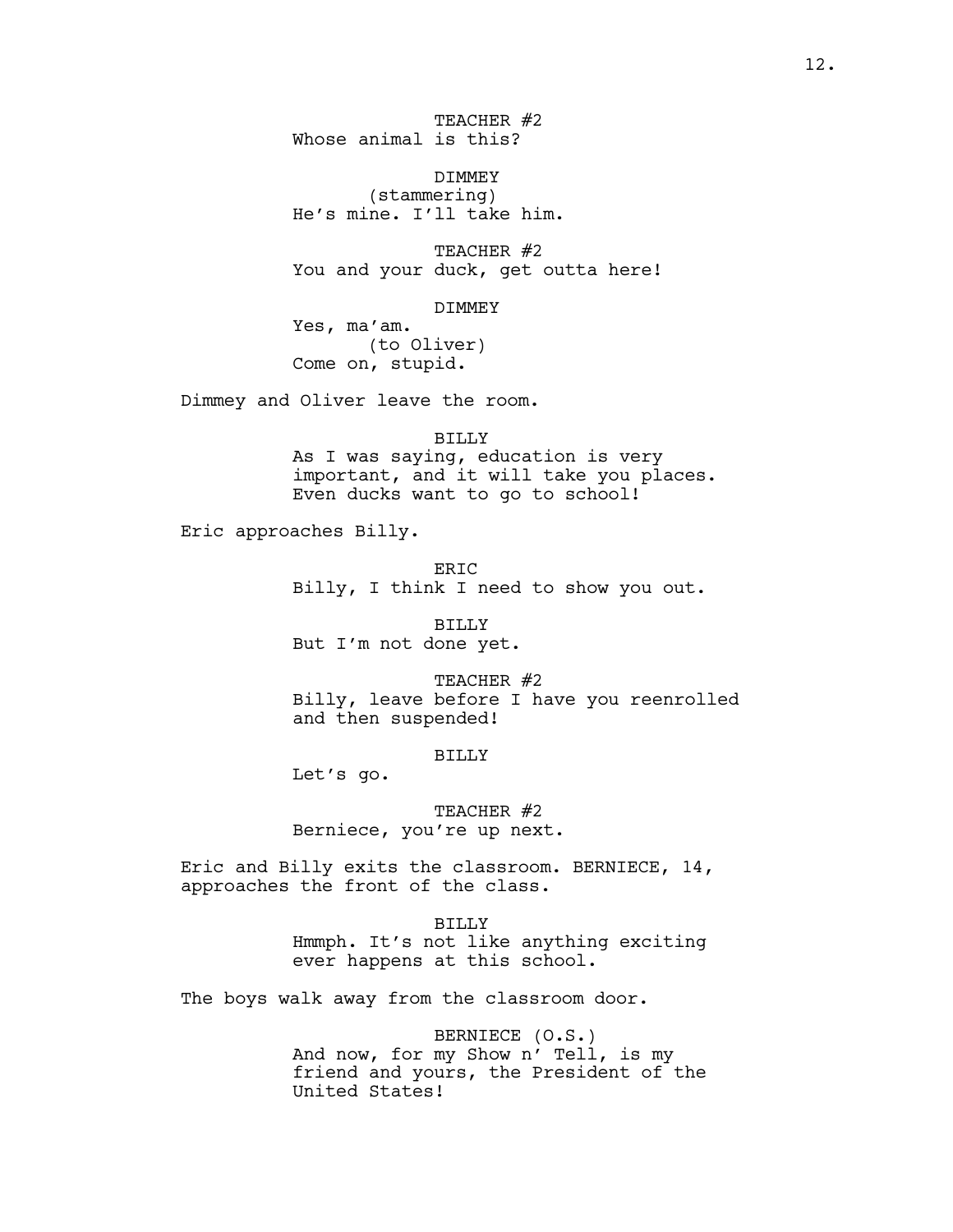INT. NELSON HOUSE - LATER

Billy and Eric enter the house. Matt and Rhonda sit on the couch.

### BILLY

Hey, guys.

# RHONDA

Boys.

ERIC Oh no, I know that sit.

MATT

Billy, a word.

ERIC (to Billy) Nice knowing you, big brother!

Eric hurries to his room. Billy sits down.

MATT So, how's school?

BILLY It was great, helping the little youngin's and all.

MATT I mean, YOUR school.

BILLY

It's good, too.

# RHONDA Well, I hope you can focus, seeing how your grandmother passed away and everything.

Billy is silent momentarily.

BILLY Well, she lived a full life. Gotta go.

He attempts to get up.

# RHONDA

Sit!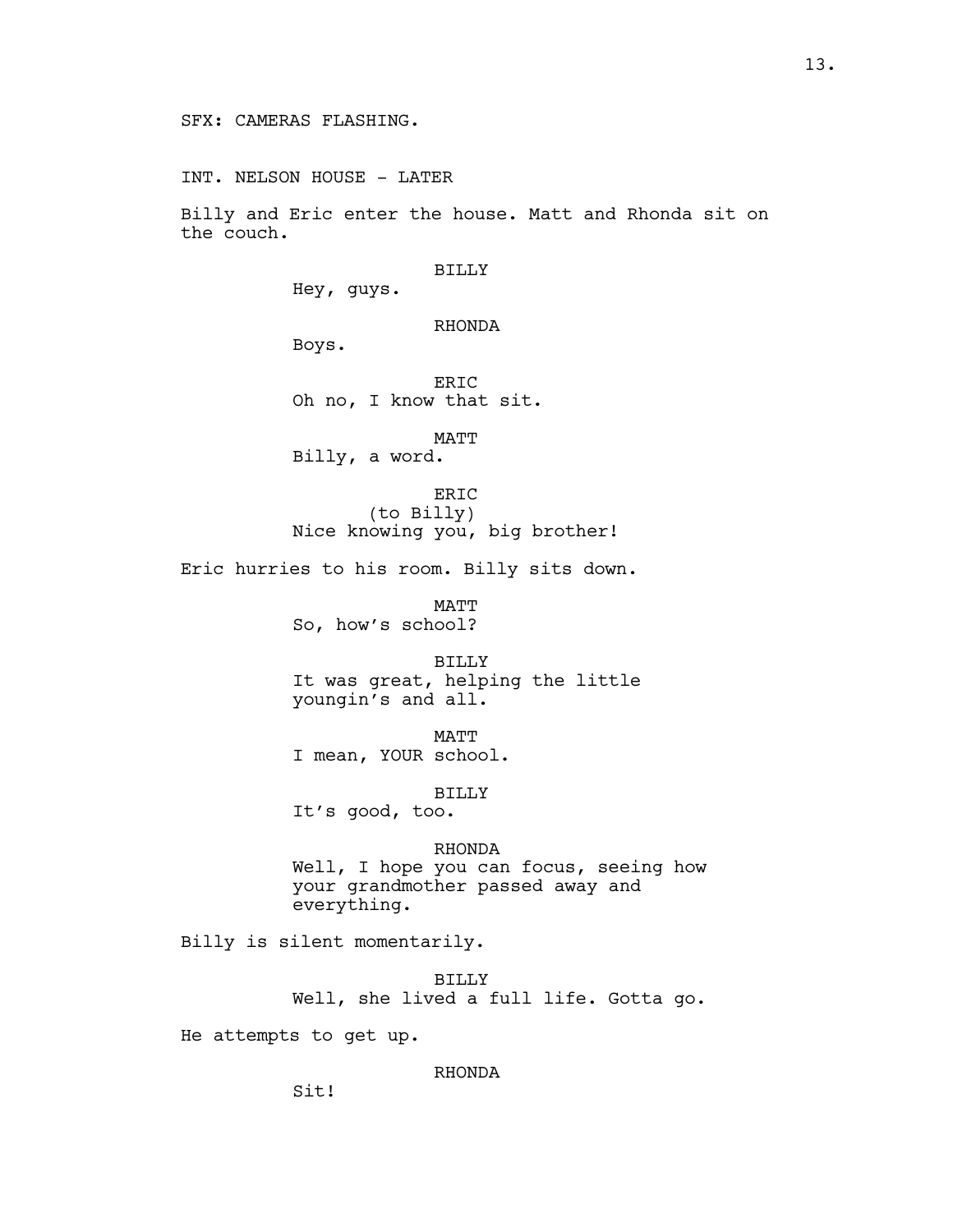# Billy stays in his seat.

MATT

Here's your homework that Ron dropped off. You have some explaining to do.

### BILLY

Look, it's hard up there. It feels like everyone's smarter than me. I can't keep up with the material.

### RHONDA

Well, maybe you can keep up if you stop arguing with your professor.

**MATT** 

Yeah, Ron told us.

#### BILLY

Where does it say that you can't have a different interpretation of a book?

### RHONDA

But your professor wrote the book!

### BILLY

It's not just that. I used to be the man in high school. Dating all the time. Now, I'm lucky to get a friend request.

#### MATT

Listen, it's all different territory. It takes a while to get used to.

#### BILLY

But it's taking too long. I need to take some time off!

#### MATT

What?? Boy, if you think you're gonna spend our money and...

# RHONDA

(cutting Matt off) ...take time to think about it, that's fine.

#### BILLY

What?

### MATT

Yeah, what?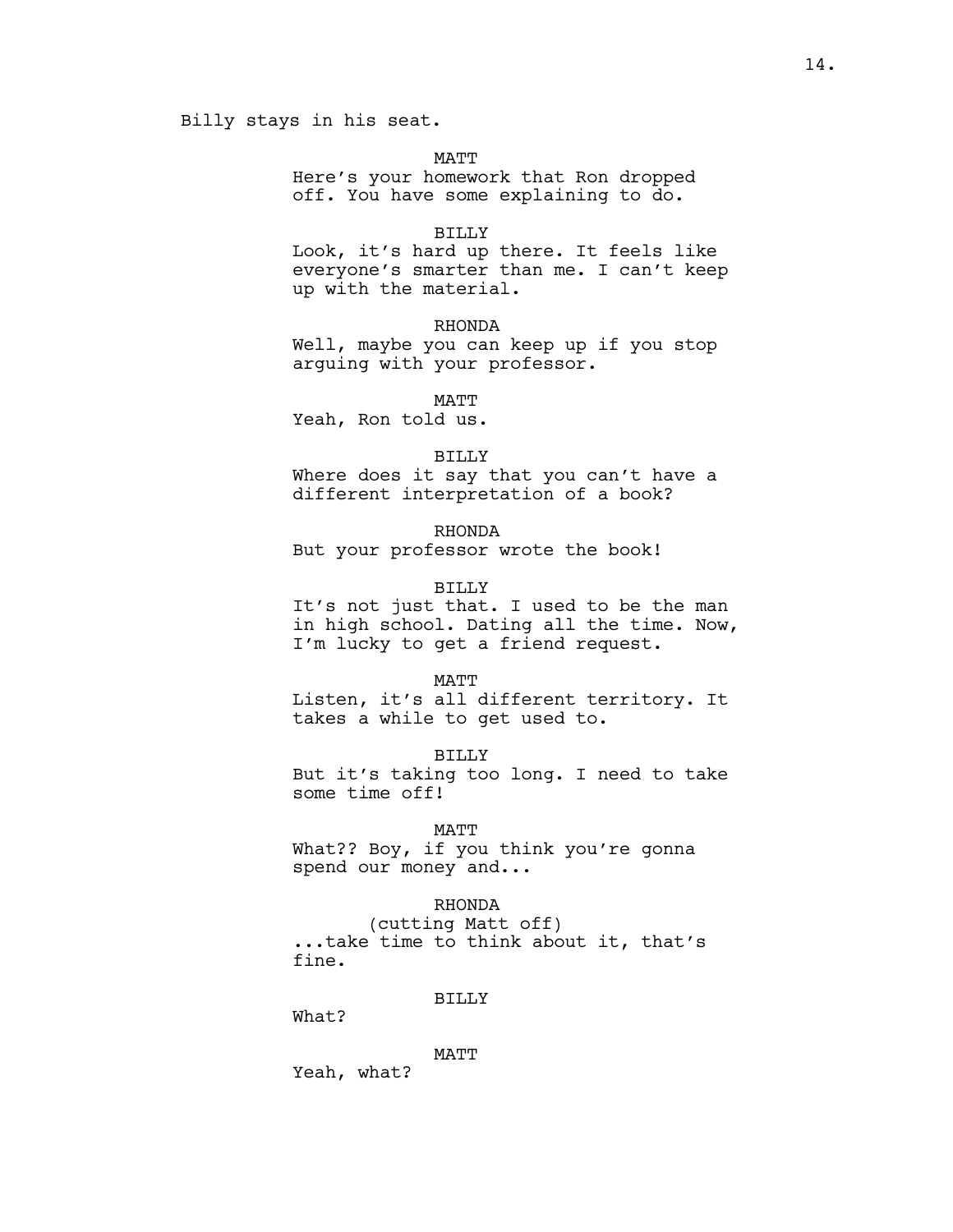# RHONDA

Billy, you're an adult now, and you have to make these types of decisions yourself, like a man should, right, Matt?

# MATT

(hesitating)

Right.

BILLY What's happening here? Y'all being reasonable? This is too weird for me. I'm going to the garage.

Billy scats away.

#### MATT

A college assistant telling her son to not go back to college??

#### RHONDA

Well, I'm a parent first. Besides, I know Billy will make the right decision. If he doesn't, we'll kill him.

MATT That's why I love you.

He kisses Rhonda.

EXT. OUTDOORS

Dimmey and Connie walk down the street. Dimmey carries Winston in his cage. Connie carries Frankfurt.

DIMMEY

That dumb duck!

CONNIE What exactly happened, sweetie?

DIMMEY

He pretended to be a student, and then he got caught!

Connie stares at him.

DIMMEY (CONT'D) You're looking like you don't believe me!

They walk to Connie's front door.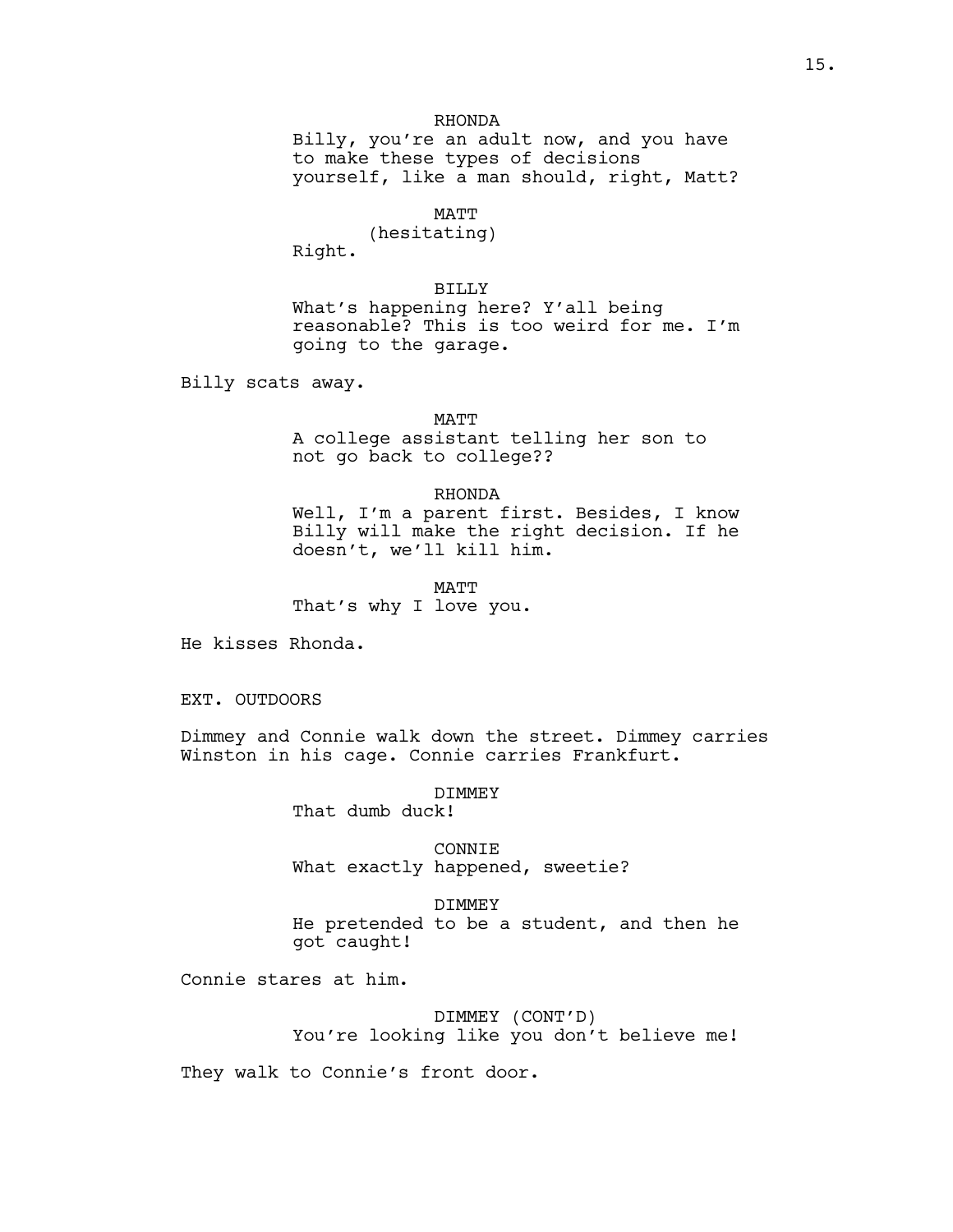DIMMEY (CONT'D) I'll see you tomorrow at school.

CONNIE (kissing him on the cheek) Yeah, get some rest.

Dimmey walks away. Connie walks in the house. WINSTON begins to speak.

> WINSTON Man, your boyfriend has some imagination!

FRANKFURT appears as a six-foot talking pig, walking upright. He sits on the couch.

> FRANKFURT Yeah, where do you meet these guys?

### CONNIE

Shut up, you two.

# INT. NELSON GARAGE

Billy kneels underneath the piano. Dimmey enters the garage.

> DIMMEY Hey, Billy, did Eric make it back yet?

BILLY Yeah. Don't mind me. Just trying to tune this piece of junk.

DIMMEY What a day. I'm gonna kill Oliver!

#### BILLY

You should. He put a damper on my presentation. Everybody was so engaged!

### DIMMEY

Yeah, okay. Anyway, he stole my gym clothes, paraded around like a student, and somehow got an "A" on his oral exam. He almost got me suspended!

#### BILLY

But he didn't, so just move on and go back to school tomorrow.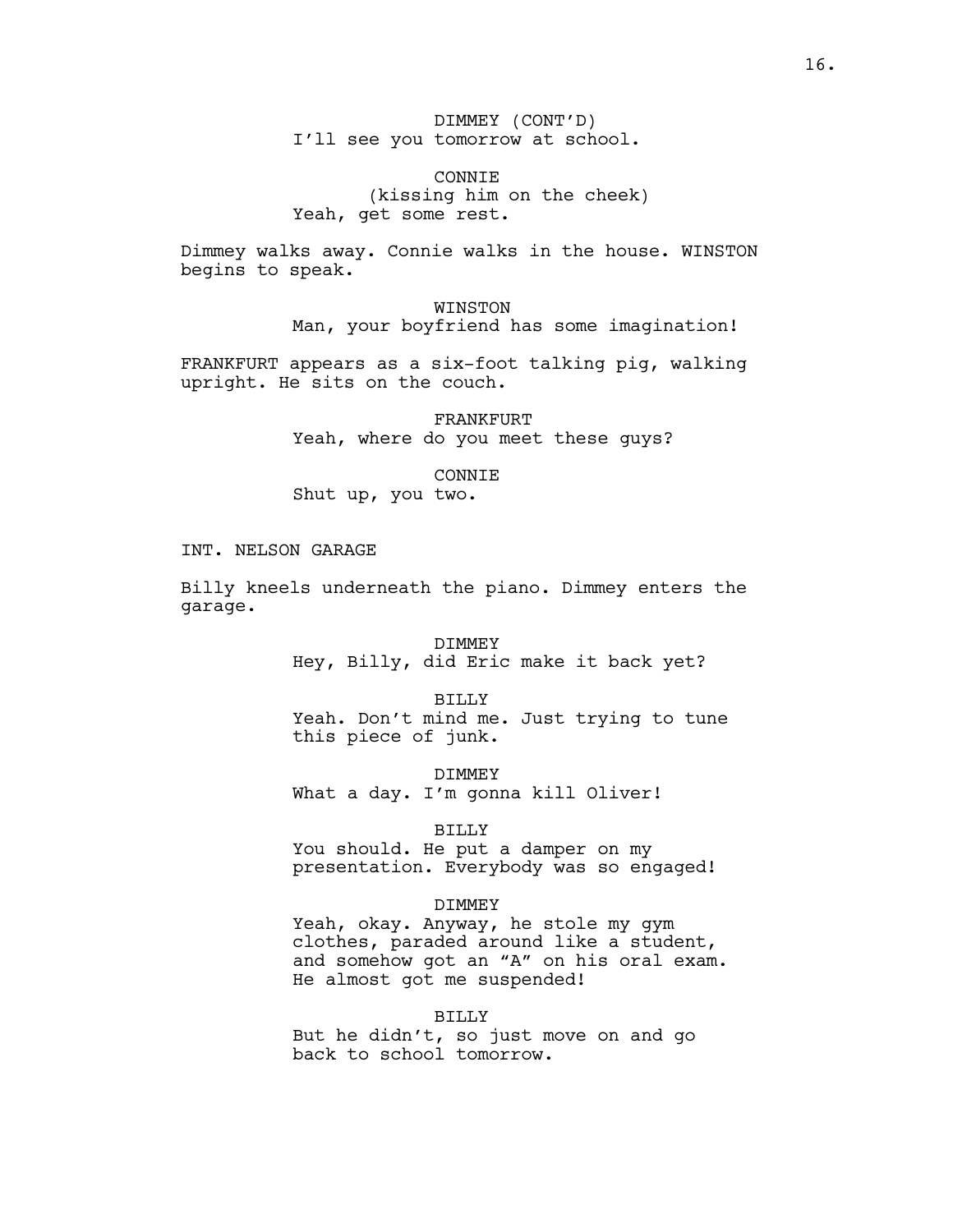# DIMMEY

No way, I'm not showing my face there again! I'm transferring!

BILLY (getting up from under the piano) C'mon, you don't mean that.

DIMMEY The heck I don't! I'm gonna go to a new school where nobody knows me and start off fresh there.

#### BILLY

But what if you make a mistake at your new school? Are you gonna transfer from there, too? You can't keep leaving just because of a...bad experience...Oh, dang.

# DIMMEY

What's wrong?

BILLY Lock the door if you leave. I gotta get going.

Billy runs away.

#### DIMMEY

(sighs) Why can't I have a normal pet duck like everyone else?

INT. NELSON HOUSE - LATER

Matt, Rhonda, and Eric stand at the front door with Billy and his luggage.

> RHONDA You got everything, dear?

# BILLY

Yes, Mom, I do. (to Eric) Sorry I can't do my daily presentation to your class tomorrow, bro. I know how much you guys were looking forward to it.

ERIC How will my heart go on?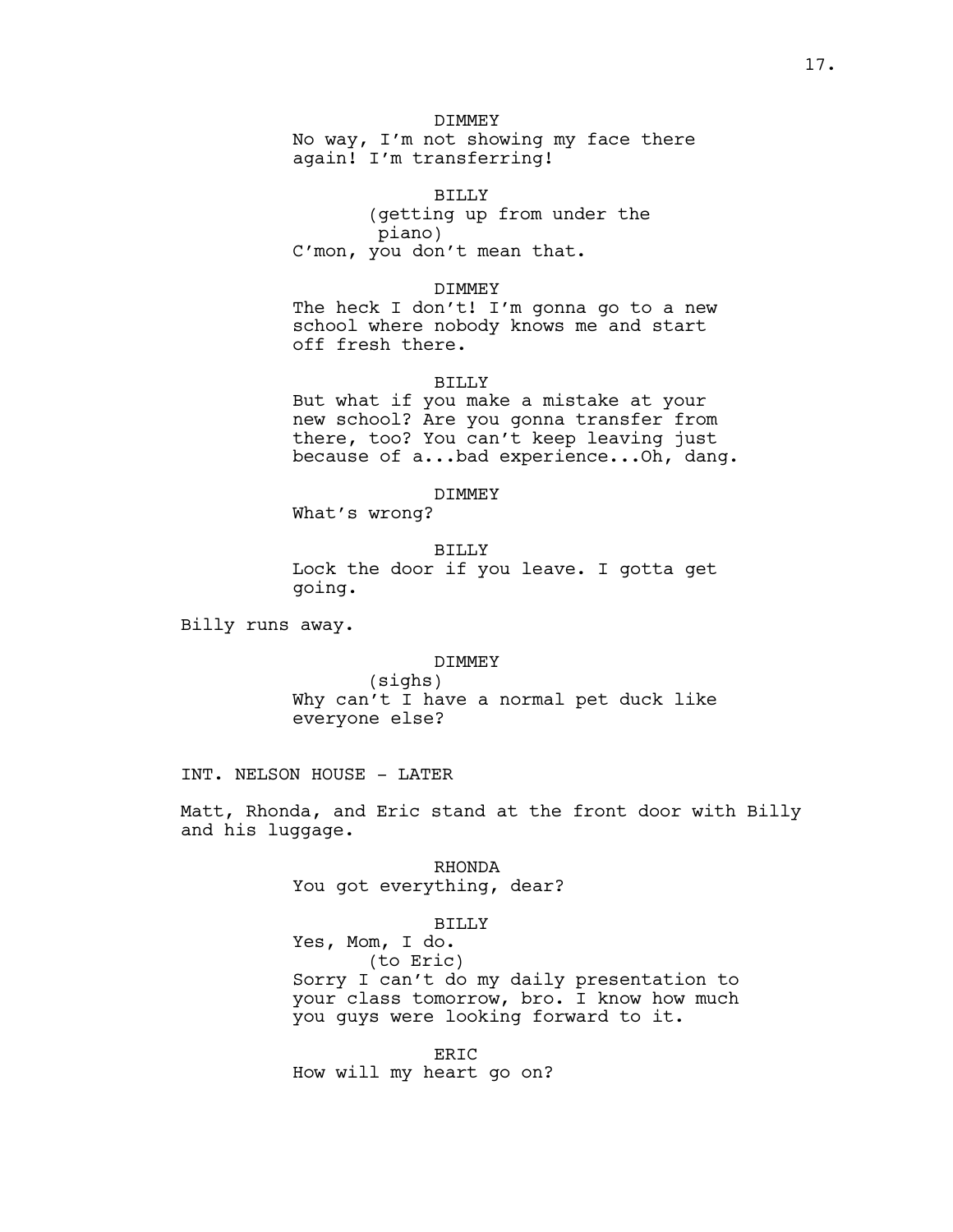Now, guys, I might not be back for a while. I gotta focus on my studies. Then I gotta spend some time making a name for myself there.

MATT We understand. Just give us a call. Now go before your Uber leaves.

Everyone hugs Billy and says bye to him. Billy leaves the house.

> MATT (CONT'D) He figured it out himself.

RHONDA I knew he'd make the right decision.

ERIC He decided that for himself? Will you put that in consideration when I decide to leave school?

RHONDA When you decide to leave school??

ERIC Uh, that's my phone. Gotta go. Speaking of that, if the school calls, I didn't do it.

Eric runs to his room.

INT. UBER CAR

Billy sits in the back seat.

BILLY To the bus station, sir.

Silence follows.

BILLY (CONT'D) Before we go there, can we stop and get some dinner?

More silence follows.

BILLY (CONT'D) (aside) Must not be much of a talker. (MORE)